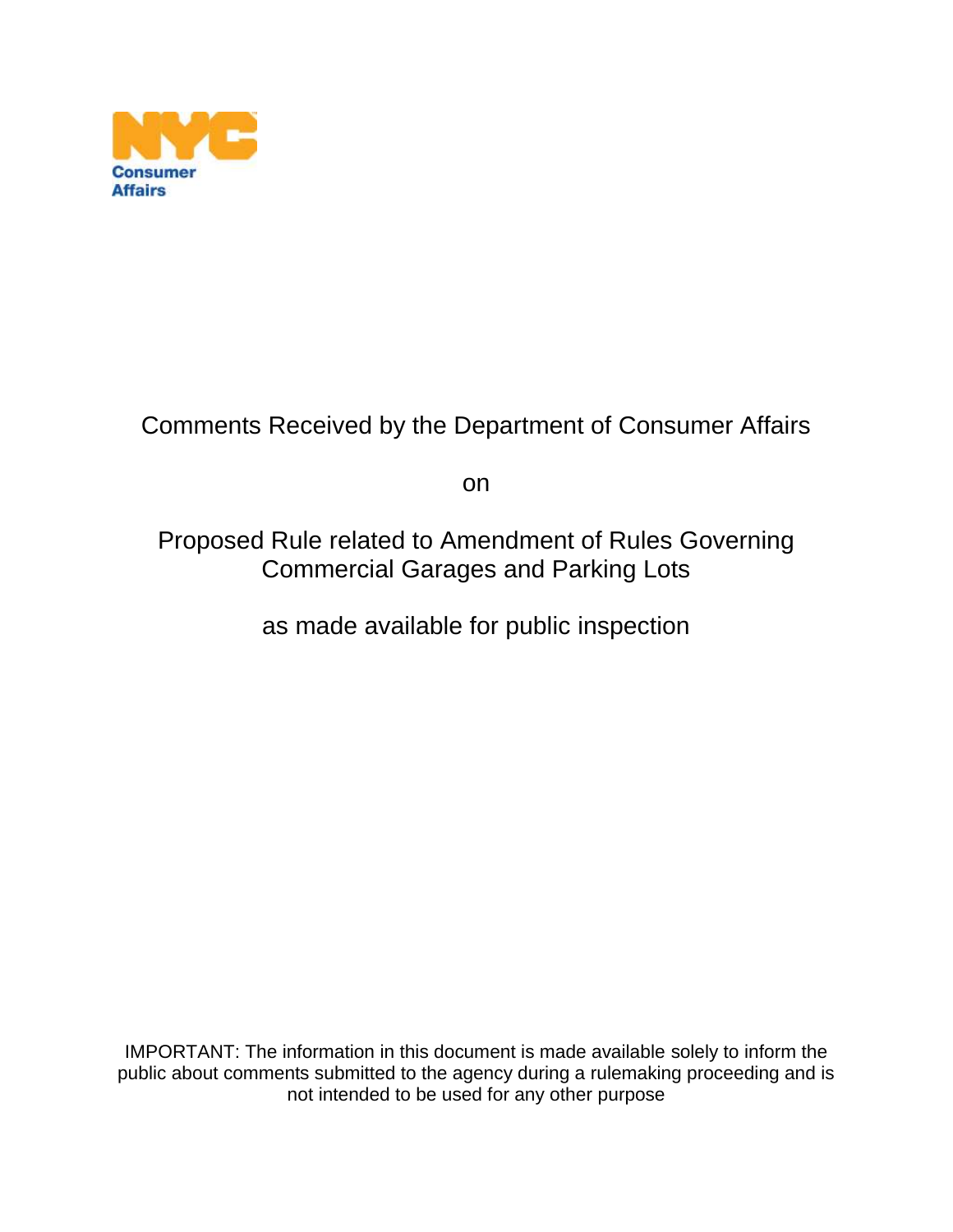Testimony re Proposed Rule Amendment – Section 2-161 February 12, 2018

My name is Vincent Petraro and I represent the Metropolitan Parking Association ("MPA"), a Trade Association of parking operators in New York City with approximately 900 parking facilities.

The MPA wholeheartedly supports the "Statement of Basis and Purpose of Proposed Rule" as attached to the "Proposed Rule Amendment."

After a year of uncertainty in the licensing process, a Rule that will "simplify compliance for garage and parking lot license applicants who have previously been approved for a license at same location" is welcome.

The purposes listed for the Proposed Rule are all worthy:

- Eliminate the requirement that a garage and parking lot license may not be issued "unless certificates have been forwarded to the commissioner by the Fire Department, the Department of Buildings, the Bureau of Gas and Electricity in the Department of General Services, and the Department of Ports and Trade when applicable; stating that the premises proposed to be licensed comply with all applicable laws and regulations."
- Replace the certificate requirement with a self-certification from the applicant that "the premises proposed to be licensed comply with all applicable laws and regulations" and that the applicant is in compliance with all relevant local, state and federal laws.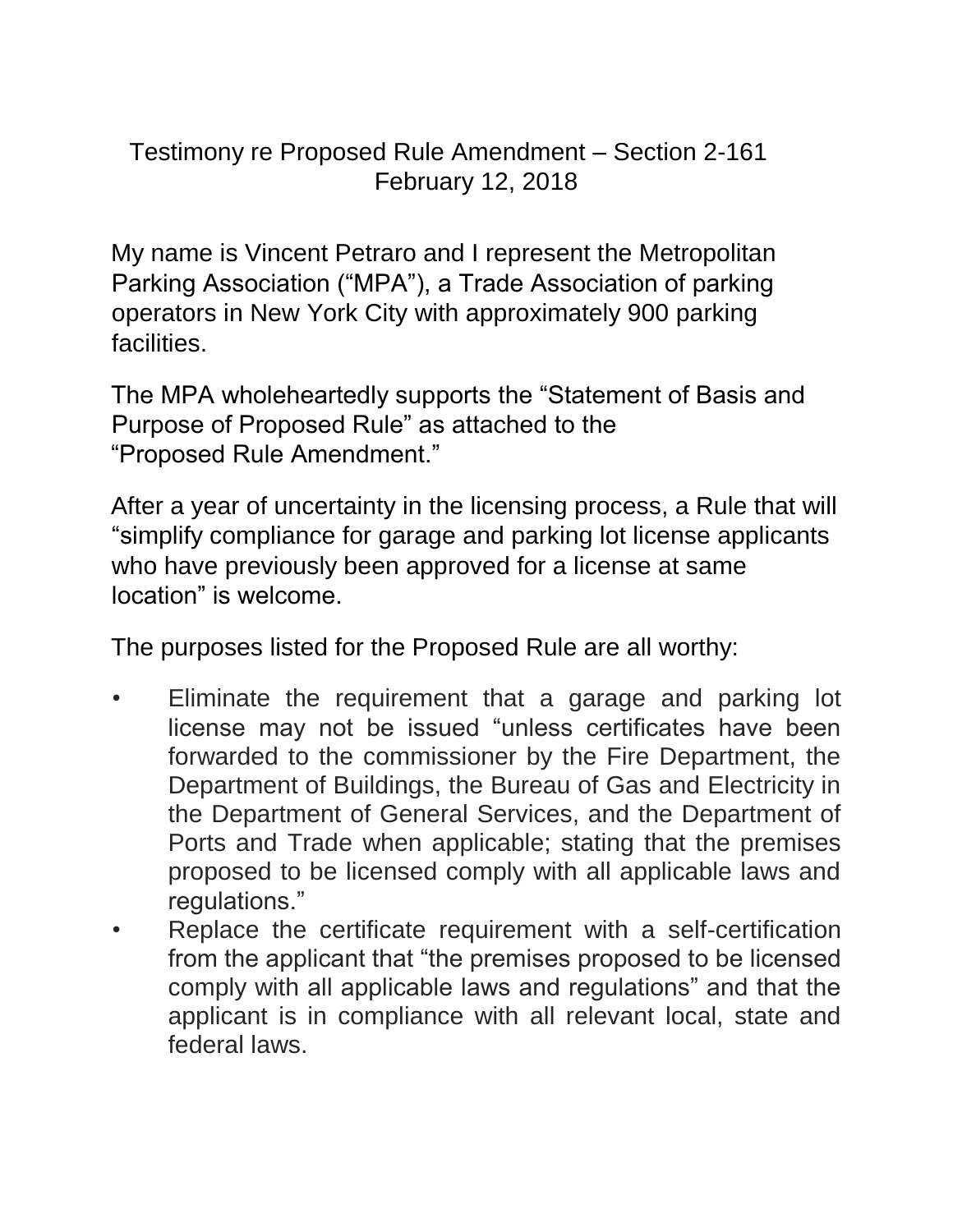- Eliminate references to the "Department of Ports and Trade" and "Certificates of Completion," because they do not currently exist.
- Eliminate the requirement that the "maximum motor vehicle capacity of each garage and parking lot" be taken from an approved Certificate of Occupancy issued by the Department of Buildings."
- Amend the rule as it relates to maximum motor vehicle capacity to provide that: (1) for applicants that will operate from previously licensed premises, DCA may use the maximum capacity from the previous license; and (2) for applicants that will operate from newly licensed premises, DCA shall require the applicant to provide documents to show the maximum motor vehicle capacity allowed by local, state or federal law, as applicable.

We have no issues with the basis and purpose of the proposed rule, but have some important questions about the details:

Section (a) of the Proposed Rule states that "…the applicant certifies, in such form and manner as determined by the Commissioner, that the premises proposed to be licensed comply with all applicable local, state and federal laws and regulations." What exactly would the applicant be certifying and in what form? Would the certification be completed by the applicant or must it be completed by a licensed professional?

Since the last listed item on the 'purpose list' states that "…for applicants that will operate from previously licensed premises, DCA may use the maximum capacity from the previous license," it would seem that the certification is about something other than that listed capacity. Is that correct?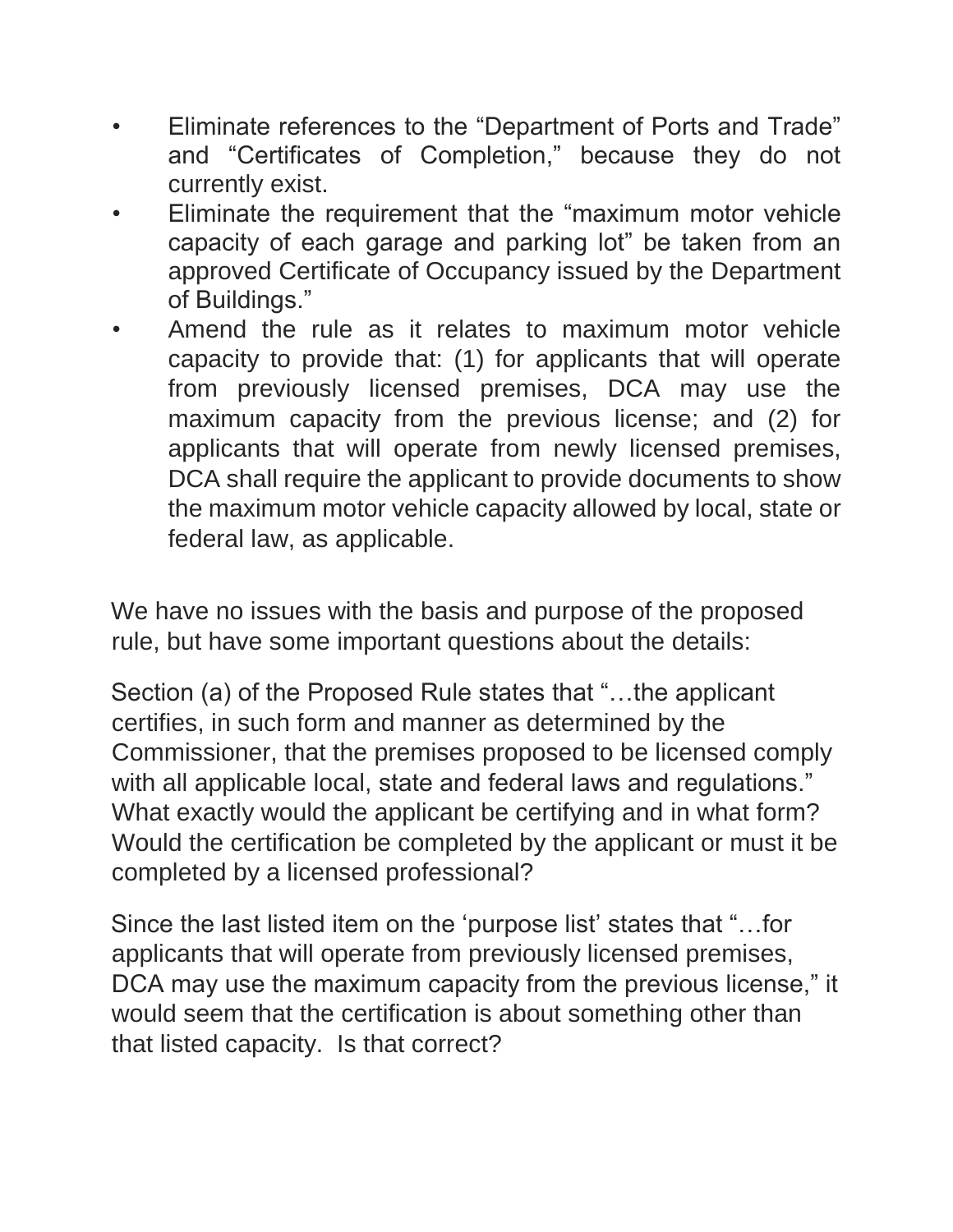Section (b) of the Proposed Rule initially states that the "…determination of the maximum motor vehicle capacity of each garage and parking lot…shall be made as follows: (1) for previously licensed premises, by adopting the maximum vehicle capacity as stated on the previous license document; and (2) for newly licensed premises and for previously licensed premises seeking an increase in maximum vehicle capacity from the previous license document, by requiring that the applicant submit documents to show the maximum vehicle capacity allowed by local, state or federal laws and regulations, as applicable."

The next sentence states: "Both previously and newly licensed premises must certify, in such form and manner as determined by the Commissioner, that the maximum vehicle capacity being requested complies with local, state and federal laws and regulations as applicable."

Re: Section (b) (1), since the determination of the maximum motor vehicle capacity, in a previously licensed premises, shall be made "by adopting the maximum vehicle capacity as stated on the previous license document ", what laws and regulations must be complied with? Or does this later sentence (the one beginning with "Both previously and newly licensed…") only apply to Section (2) – "newly licensed premises and for previously licensed premises seeking an increase?

As to Section (2), What documents is the Proposed Rule referring, to show maximum vehicle capacity? What local laws and regulations is the Proposed Rule referring as to maximum capacity?

Additionally, will all parking facilities that received temporary licenses receive their permanent licenses should the proposed rule take effect? If so, what would be the process?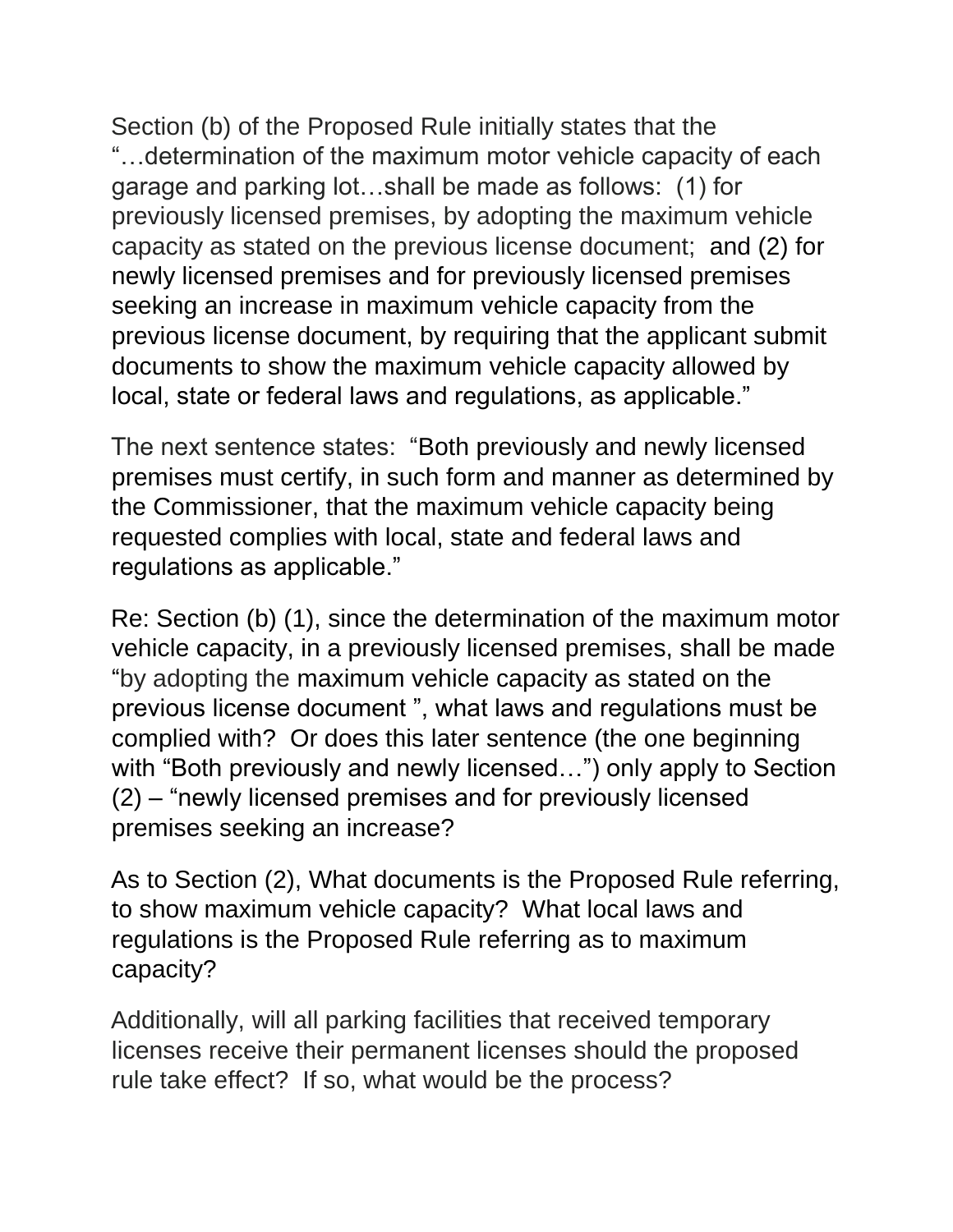In conclusion, the MPA welcomes a rule change that would allow the maximum previously licensed capacity to continue upon all renewals and would like to know the details of such a process.

Thank you for the opportunity to present testimony.

Vincent Petraro Metropolitan Parking Association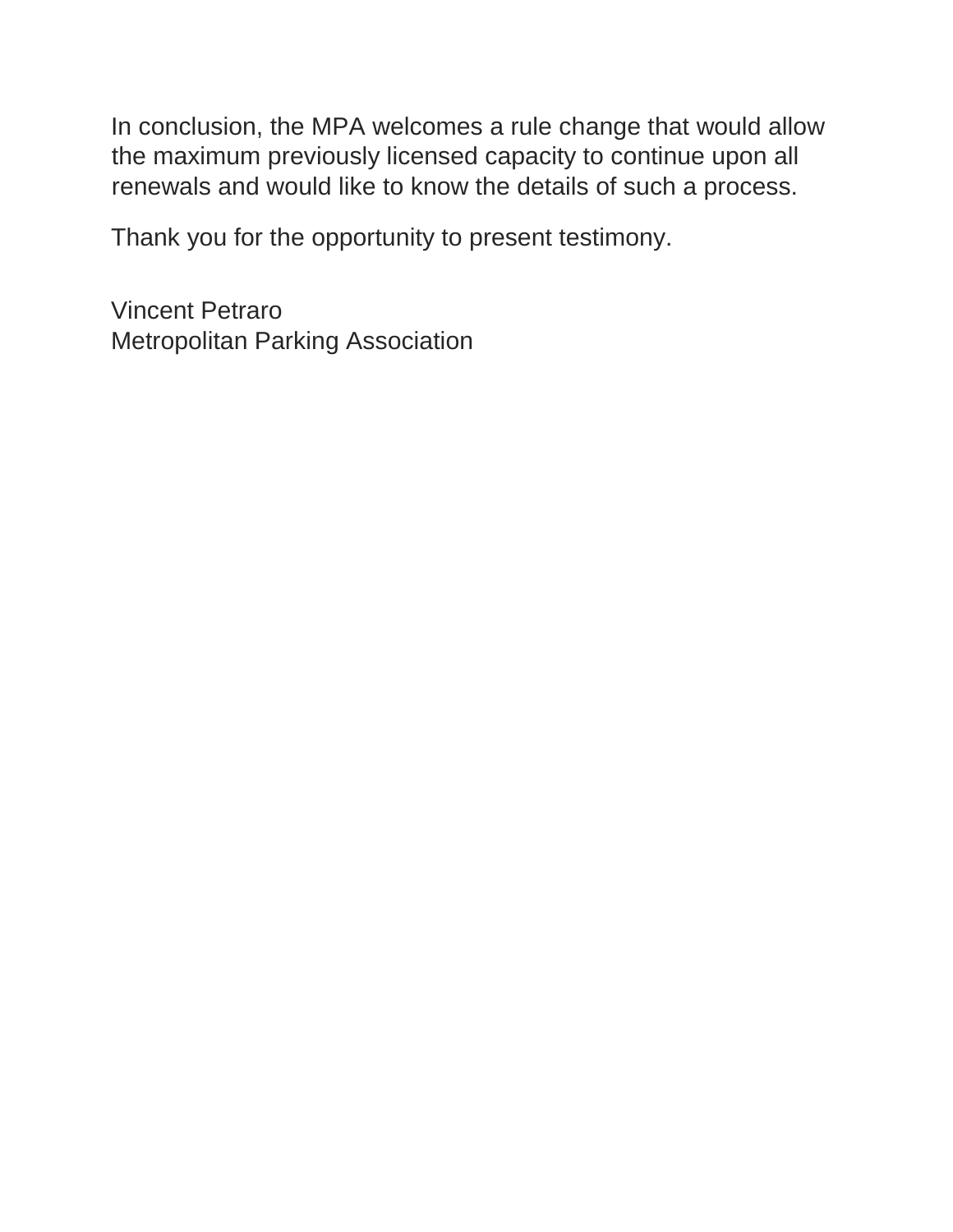

February 12, 2018

Casey Adams, Deputy Director of City Legislative Affairs New York City Department of Consumer Affairs 42 Broadway, 8th Floor New York, NY 10004 CAdams@dca.nyc.gov Rulecomments@dca.nyc.gov

## Re: Amendment of Rules Governing Commercial Garages and Parking Lots

Dear Mr. Adams,

I write to you on behalf of Edison ParkFast, an operator of public parking lots and garages in New York City. The stated purpose of the proposed rule change - to simplify the compliance process for parking licenses and align application requirements with current practices - is commendable. However, as written, the proposed amendment raises questions regarding how the rule will be implemented in practice by the Department of Consumer Affairs (DCA).

First, the amendment introduces a new applicant certification process that is not described in detail.

- Does this certification process apply to license renewals for previously licensed facilities maintaining their existing capacities in addition to new facilities and existing facilities seeking a capacity increase? No applicant certification process, as referenced in Subdivision "a" or "b" of the proposed amended rule, should apply to DCA-licensed facilities that seek to renew their DCA licenses at the existing licensed capacity.
- What would the certification process be for new facilities and existing facilities seeking an increase in capacity?
- What obligation does the applicant have to ensure its interpretation is accurate and how would disputes in interpretation be handled?

In regard to newly licensed facilities and for previously licensed facilities seeking an increase in capacity:

• What are the "documents" that the applicant would be expected to submit? Will the DCA require documents from agencies besides the NYC Department of Buildings (DOB)? If the intent is to require documentation just from DOB, the DCA should state that documents are from DOB. This would be appropriate as DOB is the City agency in charge of regulating land use.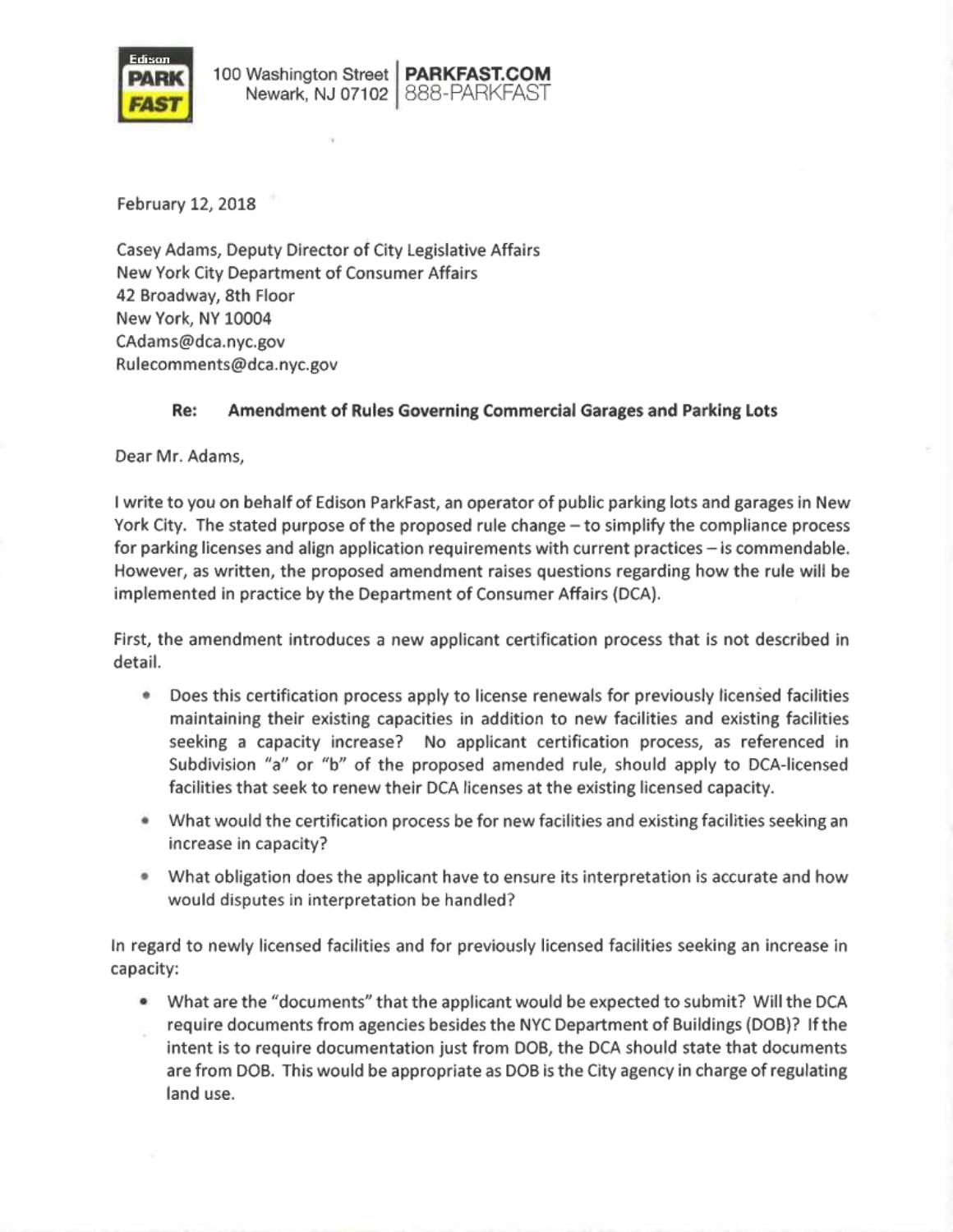C. Adams **February 12, 2018** Page 2 of 2

- What is the certification process for showing that maximum vehicle capacity complies with local, state, and federal laws and regulations? What does the DCA anticipate the "form and manner" will be for certification?
- Is the certification process different from the applicant's document submission process?

We appreciate the Department's efforts to streamline and clarify the licensing process. We believe that further clarification - whether through a fine-tuning of the text itself or through a Department memo - is needed to allow parking owners and operators to understand the effect of the proposed rule change.

Thank you for your consideration of our comments.

Sincerely,

Shaun Kirby President, Edison ParkFast